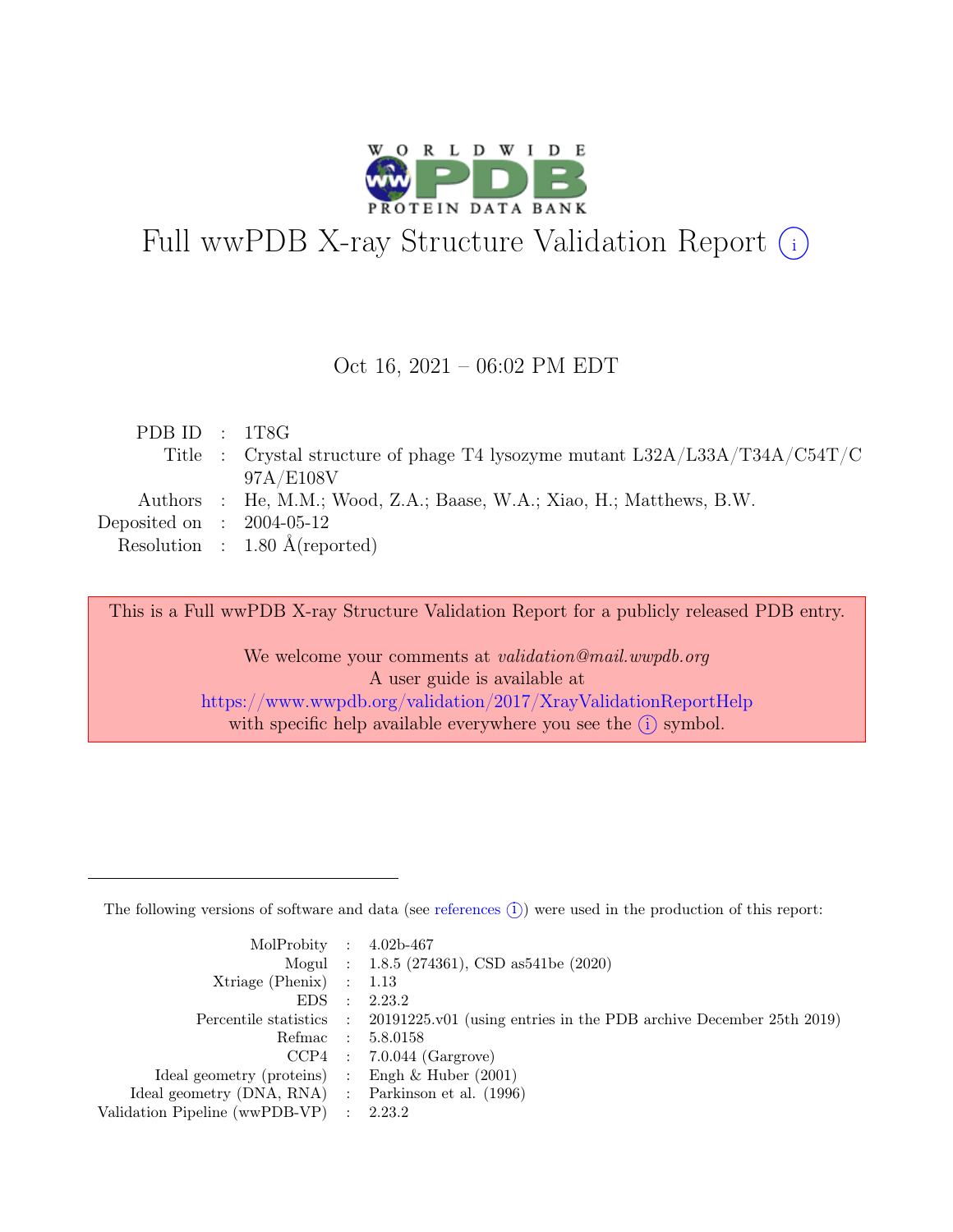# 1 Overall quality at a glance  $(i)$

The following experimental techniques were used to determine the structure: X-RAY DIFFRACTION

The reported resolution of this entry is 1.80 Å.

Percentile scores (ranging between 0-100) for global validation metrics of the entry are shown in the following graphic. The table shows the number of entries on which the scores are based.



| Metric                | Whole archive<br>$(\# \text{Entries})$ | Similar resolution<br>$(\# \text{Entries}, \text{ resolution } \text{range}(\AA))$ |
|-----------------------|----------------------------------------|------------------------------------------------------------------------------------|
| $R_{free}$            | 130704                                 | 5950 (1.80-1.80)                                                                   |
| Clashscore            | 141614                                 | 6793 (1.80-1.80)                                                                   |
| Ramachandran outliers | 138981                                 | 6697 (1.80-1.80)                                                                   |
| Sidechain outliers    | 138945                                 | 6696 (1.80-1.80)                                                                   |
| RSRZ outliers         | 127900                                 | 5850 (1.80-1.80)                                                                   |

The table below summarises the geometric issues observed across the polymeric chains and their fit to the electron density. The red, orange, yellow and green segments of the lower bar indicate the fraction of residues that contain outliers for  $\geq$ =3, 2, 1 and 0 types of geometric quality criteria respectively. A grey segment represents the fraction of residues that are not modelled. The numeric value for each fraction is indicated below the corresponding segment, with a dot representing fractions <=5% The upper red bar (where present) indicates the fraction of residues that have poor fit to the electron density. The numeric value is given above the bar.

| Mol | $\gamma$ hain | Length | Quality of chain |    |  |  |
|-----|---------------|--------|------------------|----|--|--|
|     |               |        | 2%               |    |  |  |
|     |               | 164    | 87%              | 7% |  |  |

The following table lists non-polymeric compounds, carbohydrate monomers and non-standard residues in protein, DNA, RNA chains that are outliers for geometric or electron-density-fit criteria:

|     |     |                          |  | Mol Type   Chain   Res   Chirality   Geometry   Clashes   Electron density |
|-----|-----|--------------------------|--|----------------------------------------------------------------------------|
| BME | 200 | $\overline{\phantom{0}}$ |  |                                                                            |

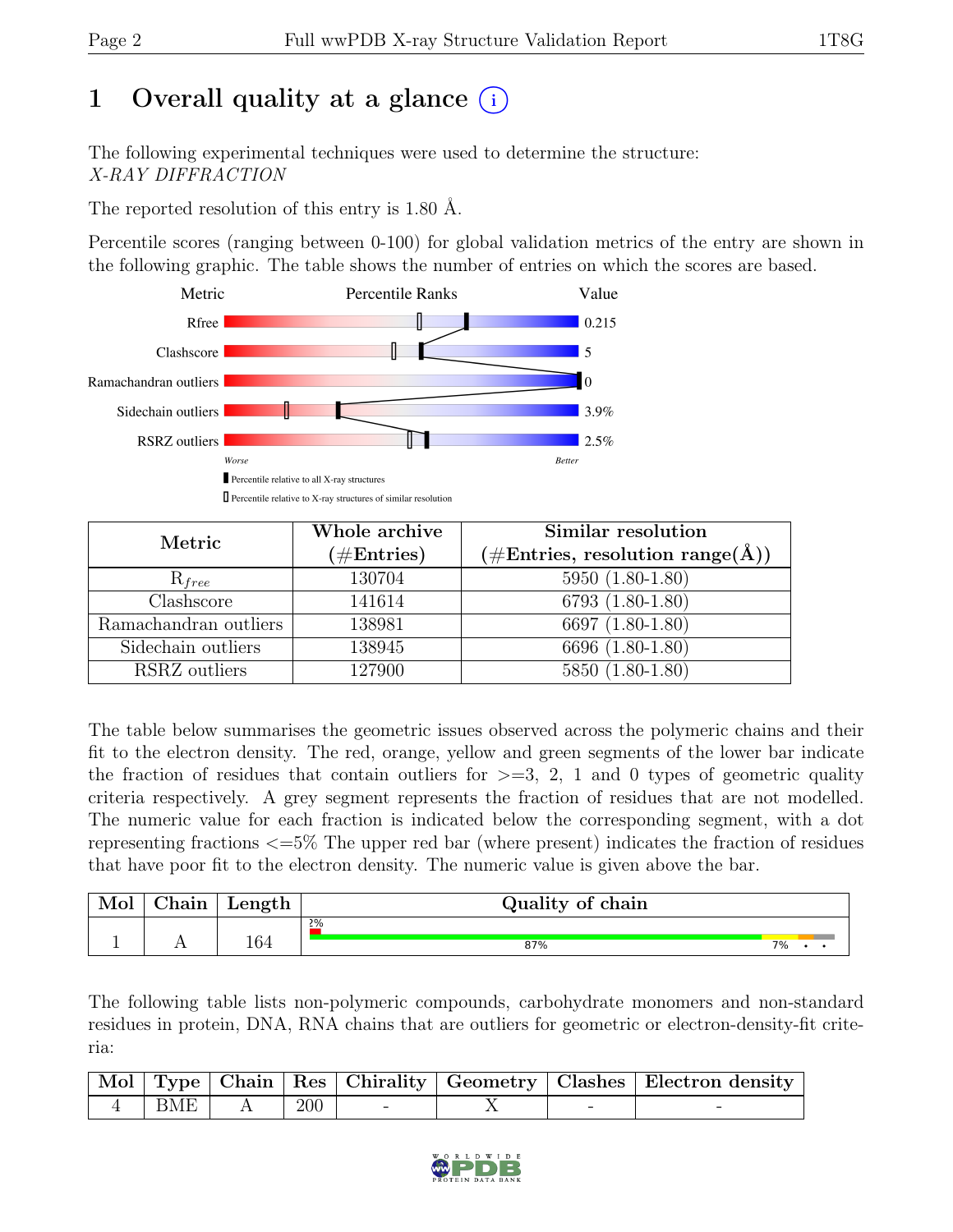# 2 Entry composition  $(i)$

There are 5 unique types of molecules in this entry. The entry contains 1439 atoms, of which 0 are hydrogens and 0 are deuteriums.

In the tables below, the ZeroOcc column contains the number of atoms modelled with zero occupancy, the AltConf column contains the number of residues with at least one atom in alternate conformation and the Trace column contains the number of residues modelled with at most 2 atoms.

• Molecule 1 is a protein called Lysozyme.

| Mol | ${\rm Chain}$ | Residues |              |     | $\rm{Atoms}$ |     |  | $ZeroOcc \mid AltConf \mid Trace \mid$ |  |
|-----|---------------|----------|--------------|-----|--------------|-----|--|----------------------------------------|--|
|     |               | 158      | 'otal<br>255 | 790 | 230          | 230 |  |                                        |  |

There are 5 discrepancies between the modelled and reference sequences:

| Chain |     | Residue   Modelled | Actual     | Comment                          | Reference          |
|-------|-----|--------------------|------------|----------------------------------|--------------------|
|       | 32  | ALA                | LEU        | engineered mutation              | $ $ UNP P00720     |
|       | 33  | ALA                | LEU        | engineered mutation              | $\vert$ UNP P00720 |
|       | 54  | THR.               | <b>CYS</b> | engineered mutation   UNP P00720 |                    |
|       | 97  | ALA                | <b>CYS</b> | engineered mutation              | $ $ UNP P00720     |
|       | 108 | <b>VAL</b>         | <b>GLU</b> | engineered mutation   UNP P00720 |                    |

• Molecule 2 is PHOSPHATE ION (three-letter code: PO4) (formula:  $O_4P$ ).



|  | Mol   Chain   Residues | Atoms |  |  | $ZeroOcc$   AltConf |  |
|--|------------------------|-------|--|--|---------------------|--|
|  |                        | Total |  |  |                     |  |

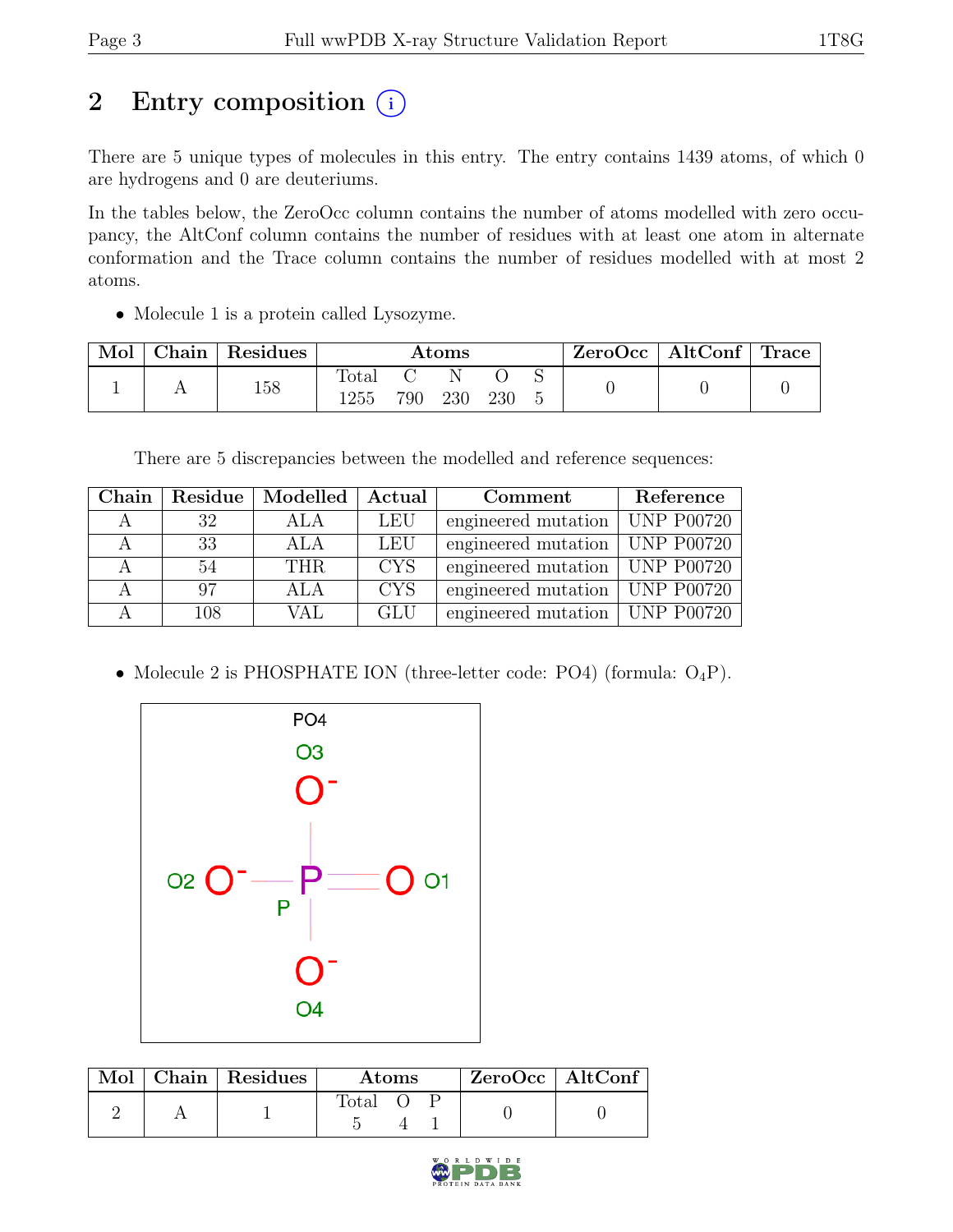• Molecule 3 is CHLORIDE ION (three-letter code: CL) (formula: Cl).

|  | Mol   Chain   Residues | Atoms          | ZeroOcc   AltConf |  |
|--|------------------------|----------------|-------------------|--|
|  |                        | $\text{Total}$ |                   |  |

• Molecule 4 is BETA-MERCAPTOETHANOL (three-letter code: BME) (formula:  $C_2H_6OS$ ).



| Mol | Chain   Residues | Atoms |  |  |  | $ZeroOcc \   \$ AltConf |
|-----|------------------|-------|--|--|--|-------------------------|
|     |                  | Fotal |  |  |  |                         |

 $\bullet\,$  Molecule 5 is water.

|  | $\blacksquare$ Mol $\vert$ Chain $\vert$ Residues $\vert$ | Atoms        | $\mathsf{ZeroOcc} \mid \mathsf{AltConf}$ |  |
|--|-----------------------------------------------------------|--------------|------------------------------------------|--|
|  | $173\,$                                                   | Total<br>173 |                                          |  |

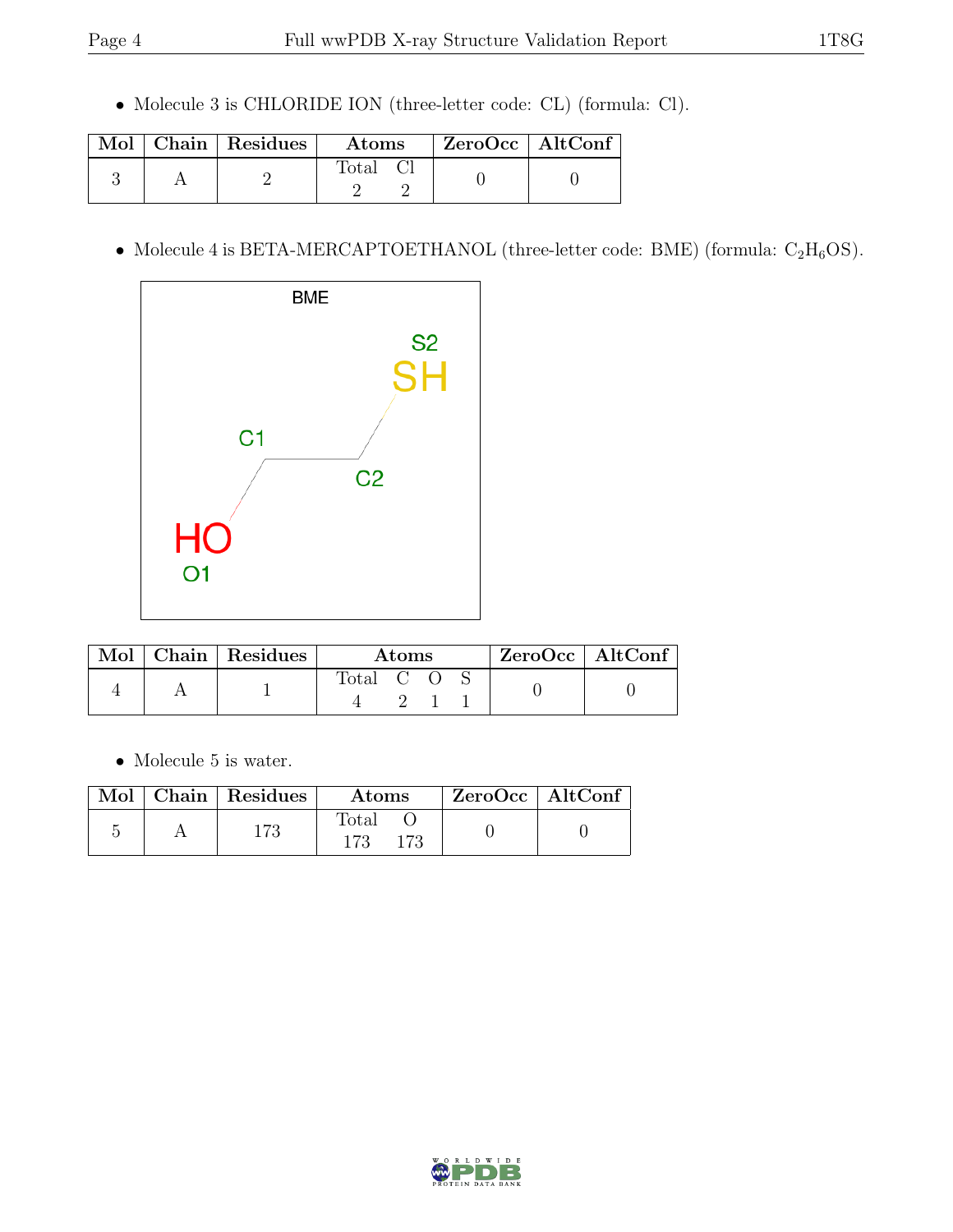# 3 Residue-property plots  $(i)$

These plots are drawn for all protein, RNA, DNA and oligosaccharide chains in the entry. The first graphic for a chain summarises the proportions of the various outlier classes displayed in the second graphic. The second graphic shows the sequence view annotated by issues in geometry and electron density. Residues are color-coded according to the number of geometric quality criteria for which they contain at least one outlier:  $green = 0$ , yellow  $= 1$ , orange  $= 2$  and red  $= 3$  or more. A red dot above a residue indicates a poor fit to the electron density (RSRZ > 2). Stretches of 2 or more consecutive residues without any outlier are shown as a green connector. Residues present in the sample, but not in the model, are shown in grey.



• Molecule 1: Lysozyme

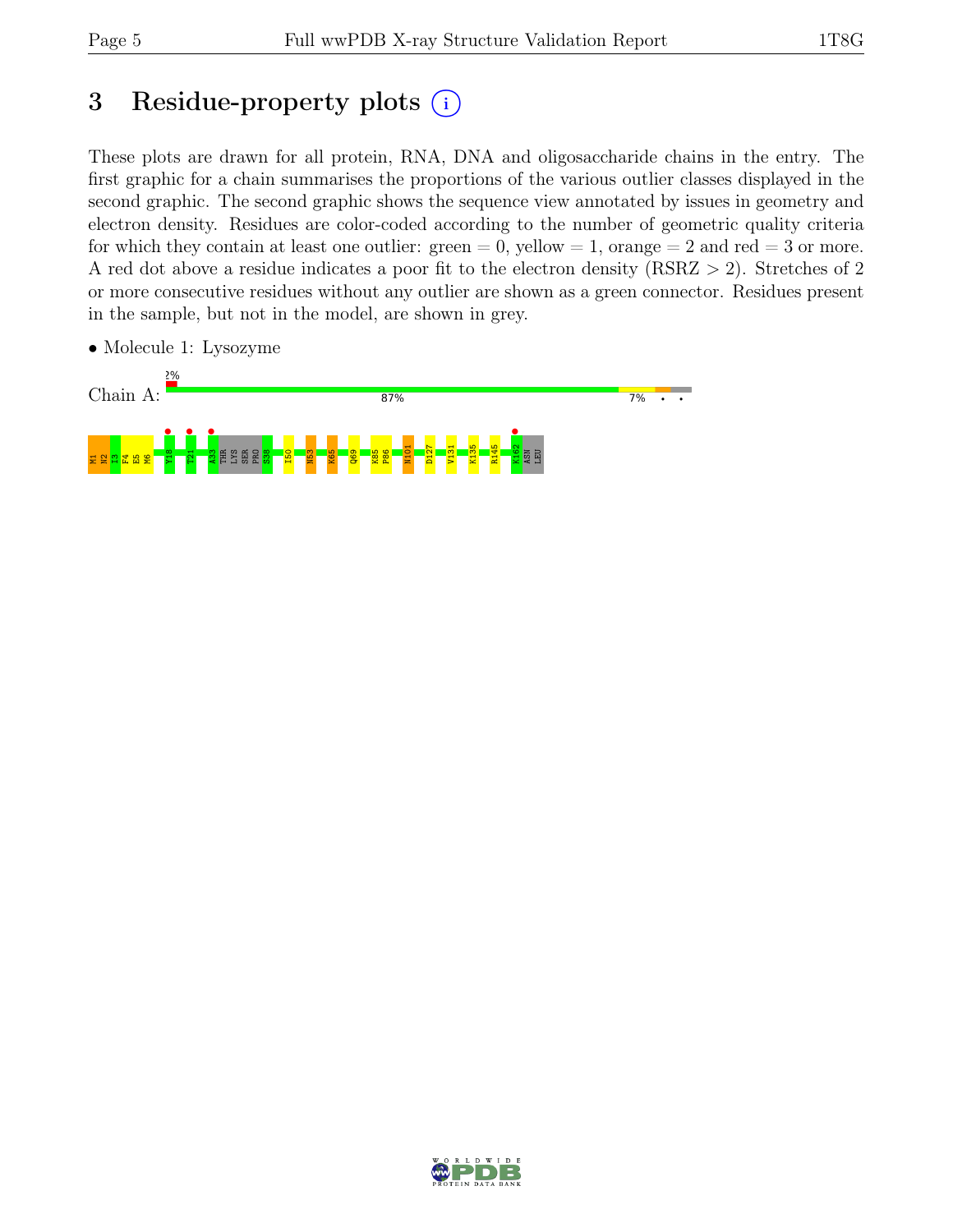# 4 Data and refinement statistics  $(i)$

| Property                                                         | Value                                           | <b>Source</b> |
|------------------------------------------------------------------|-------------------------------------------------|---------------|
| Space group                                                      | I 4 2 2                                         | Depositor     |
| Cell constants                                                   | 96.04Å 77.27Å<br>96.04Å                         | Depositor     |
| a, b, c, $\alpha$ , $\beta$ , $\gamma$                           | $90.00^\circ$<br>$90.00^\circ$<br>$90.00^\circ$ |               |
| Resolution $(A)$                                                 | 30.37<br>$-1.80$                                | Depositor     |
|                                                                  | 30.37<br>$-1.80$                                | <b>EDS</b>    |
| $%$ Data completeness                                            | $97.3(30.37-1.80)$                              | Depositor     |
| (in resolution range)                                            | 97.2 (30.37-1.80)                               | <b>EDS</b>    |
| $R_{merge}$                                                      | (Not available)                                 | Depositor     |
| $\mathrm{R}_{sym}$                                               | 0.03                                            | Depositor     |
| $\langle I/\sigma(I) \rangle$ <sup>1</sup>                       | 11.29 (at $1.80\text{\AA}$ )                    | Xtriage       |
| Refinement program                                               | $\overline{\text{CNS} 1.1}$                     | Depositor     |
|                                                                  | 0.184,<br>0.215                                 | Depositor     |
| $R, R_{free}$                                                    | $0.189$ ,<br>0.215                              | DCC           |
| $R_{free}$ test set                                              | 836 reflections $(5.06\%)$                      | wwPDB-VP      |
| Wilson B-factor $(A^2)$                                          | 16.4                                            | Xtriage       |
| Anisotropy                                                       | 0.103                                           | Xtriage       |
| Bulk solvent $k_{sol}(\text{e}/\text{A}^3), B_{sol}(\text{A}^2)$ | 0.37, 57.1                                      | <b>EDS</b>    |
| L-test for $\overline{\text{twinning}}^2$                        | $< L >$ = 0.50, $< L^2 >$ = 0.33                | Xtriage       |
| Estimated twinning fraction                                      | $\overline{\text{No}}$ twinning to report.      | Xtriage       |
| $F_o, F_c$ correlation                                           | 0.94                                            | <b>EDS</b>    |
| Total number of atoms                                            | 1439                                            | wwPDB-VP      |
| Average B, all atoms $(A^2)$                                     | 20.0                                            | wwPDB-VP      |

Xtriage's analysis on translational NCS is as follows: The largest off-origin peak in the Patterson function is 5.34% of the height of the origin peak. No significant pseudotranslation is detected.

<sup>&</sup>lt;sup>2</sup>Theoretical values of  $\langle |L| \rangle$ ,  $\langle L^2 \rangle$  for acentric reflections are 0.5, 0.333 respectively for untwinned datasets, and 0.375, 0.2 for perfectly twinned datasets.



<span id="page-5-1"></span><span id="page-5-0"></span><sup>1</sup> Intensities estimated from amplitudes.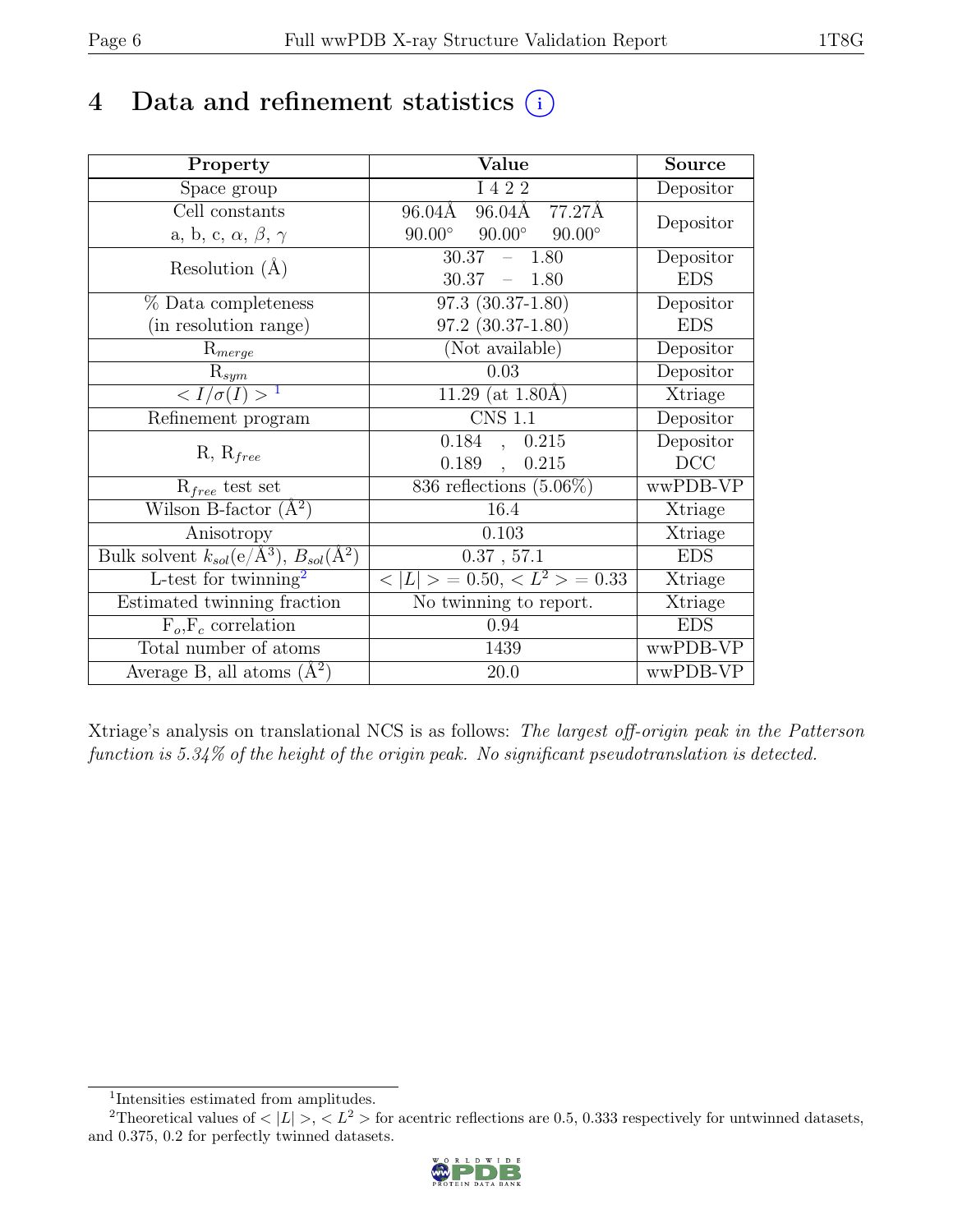# 5 Model quality  $(i)$

### 5.1 Standard geometry  $(i)$

Bond lengths and bond angles in the following residue types are not validated in this section: BME, PO4, CL

The Z score for a bond length (or angle) is the number of standard deviations the observed value is removed from the expected value. A bond length (or angle) with  $|Z| > 5$  is considered an outlier worth inspection. RMSZ is the root-mean-square of all Z scores of the bond lengths (or angles).

| Bond lengths<br>$Mol$ Chain |      |                                 | Bond angles |        |  |
|-----------------------------|------|---------------------------------|-------------|--------|--|
|                             |      | RMSZ $ #Z  > 5$ RMSZ $ #Z  > 5$ |             |        |  |
|                             | 0.38 | 0/1273                          | 0.60        | 0/1713 |  |

There are no bond length outliers.

There are no bond angle outliers.

There are no chirality outliers.

There are no planarity outliers.

#### 5.2 Too-close contacts  $(i)$

In the following table, the Non-H and H(model) columns list the number of non-hydrogen atoms and hydrogen atoms in the chain respectively. The H(added) column lists the number of hydrogen atoms added and optimized by MolProbity. The Clashes column lists the number of clashes within the asymmetric unit, whereas Symm-Clashes lists symmetry-related clashes.

|  |      |      | Mol   Chain   Non-H   H(model)   H(added)   Clashes   Symm-Clashes |
|--|------|------|--------------------------------------------------------------------|
|  | 1255 | 1277 |                                                                    |
|  |      |      |                                                                    |
|  |      |      |                                                                    |
|  |      |      |                                                                    |
|  | 173  |      |                                                                    |
|  | 1439 | 1929 |                                                                    |

The all-atom clashscore is defined as the number of clashes found per 1000 atoms (including hydrogen atoms). The all-atom clashscore for this structure is 5.

All (13) close contacts within the same asymmetric unit are listed below, sorted by their clash magnitude.

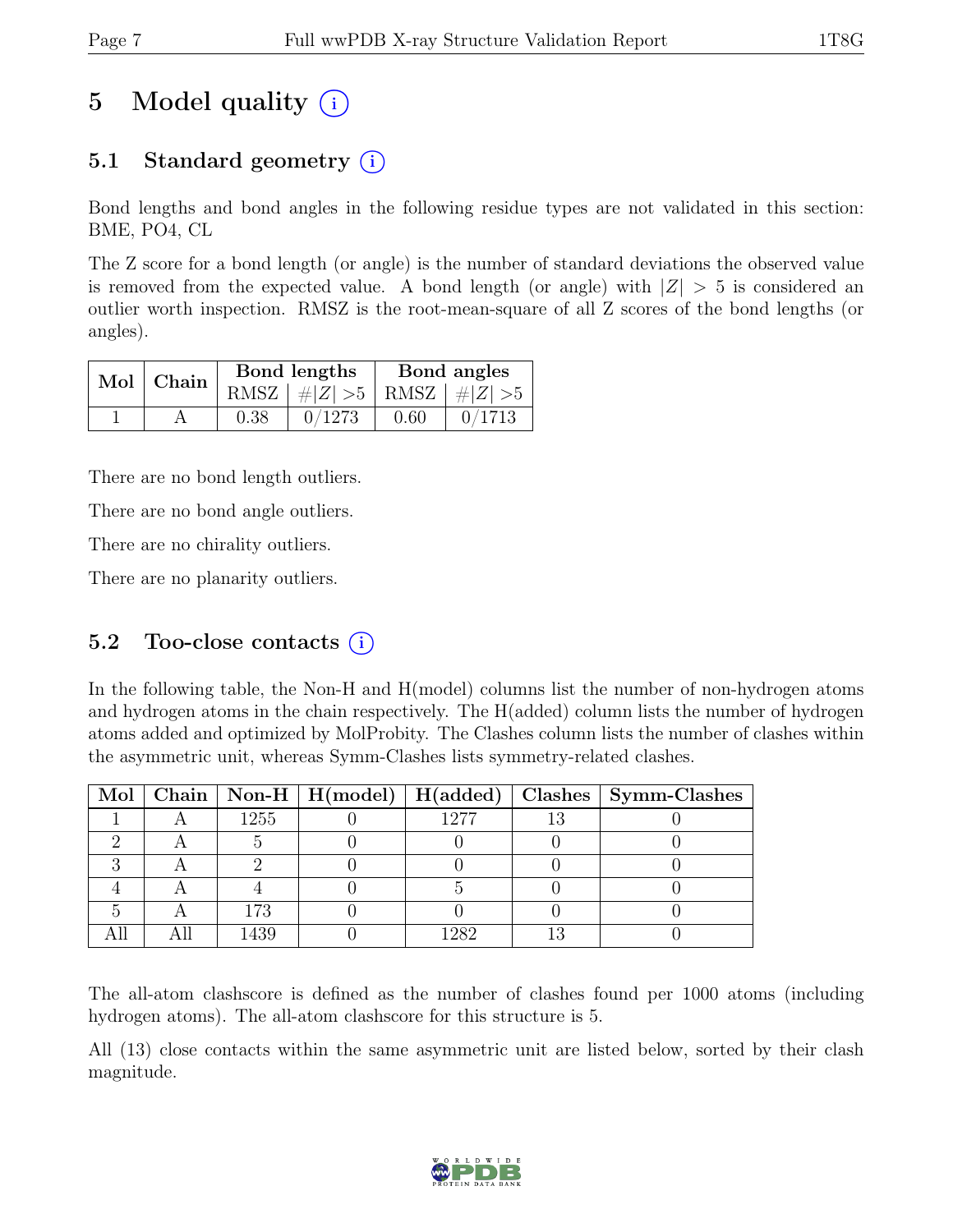| Atom-1              | Atom-2            | Interatomic<br>distance $(\AA)$ | Clash<br>overlap $(A)$ |
|---------------------|-------------------|---------------------------------|------------------------|
| 1: A:1: MET:HA      | 1: A:5: GLU:OE1   | 2.05                            | 0.56                   |
| 1: A:65: LYS:O      | 1: A:69: GLN: HG3 | 2.07                            | 0.55                   |
| 1: A:1: MET: HE1    | 1: A:6: MET:HA    | 1.94                            | 0.50                   |
| 1:A:85:LYS:HB3      | 1:A:86:PRO:HD3    | 1.94                            | 0.49                   |
| 1:A:50:ILE:HD13     | 1: A:65: LYS: HE2 | 1.95                            | 0.49                   |
| 1:A:127:ASP:O       | 1:A:131:VAL:HG23  | 2.13                            | 0.49                   |
| 1: A:1: MET: HE1    | 1: A:6: MET:CA    | 2.43                            | 0.48                   |
| 1: A: 135: LYS: HB3 | 1:A:135:LYS:NZ    | 2.29                            | 0.48                   |
| 1:A:2:ASN:HD22      | 1:A:4:PHE:H       | 1.64                            | 0.47                   |
| 1:A:2:ASN:HD22      | 1:A:4:PHE:N       | 2.14                            | 0.45                   |
| 1:A:101:ASN:ND2     | 1:A:145:ARG:HH21  | 2.15                            | 0.45                   |
| 1:A:2:ASN:HD21      | 1:A:4:PHE:HB2     | 1.83                            | 0.44                   |
| 1: A:53: ASN:HD22   | 1: A:53: ASN: C   | 2.21                            | 0.43                   |

There are no symmetry-related clashes.

#### 5.3 Torsion angles  $(i)$

#### 5.3.1 Protein backbone (i)

In the following table, the Percentiles column shows the percent Ramachandran outliers of the chain as a percentile score with respect to all X-ray entries followed by that with respect to entries of similar resolution.

The Analysed column shows the number of residues for which the backbone conformation was analysed, and the total number of residues.

| Mol   Chain | Analysed                                |  | Favoured   Allowed   Outliers   Percentiles |
|-------------|-----------------------------------------|--|---------------------------------------------|
|             | $154/164$ (94\%)   152 (99\%)   2 (1\%) |  | $\vert$ 100 100 $\vert$                     |

There are no Ramachandran outliers to report.

#### 5.3.2 Protein sidechains  $(i)$

In the following table, the Percentiles column shows the percent sidechain outliers of the chain as a percentile score with respect to all X-ray entries followed by that with respect to entries of similar resolution.

The Analysed column shows the number of residues for which the sidechain conformation was analysed, and the total number of residues.

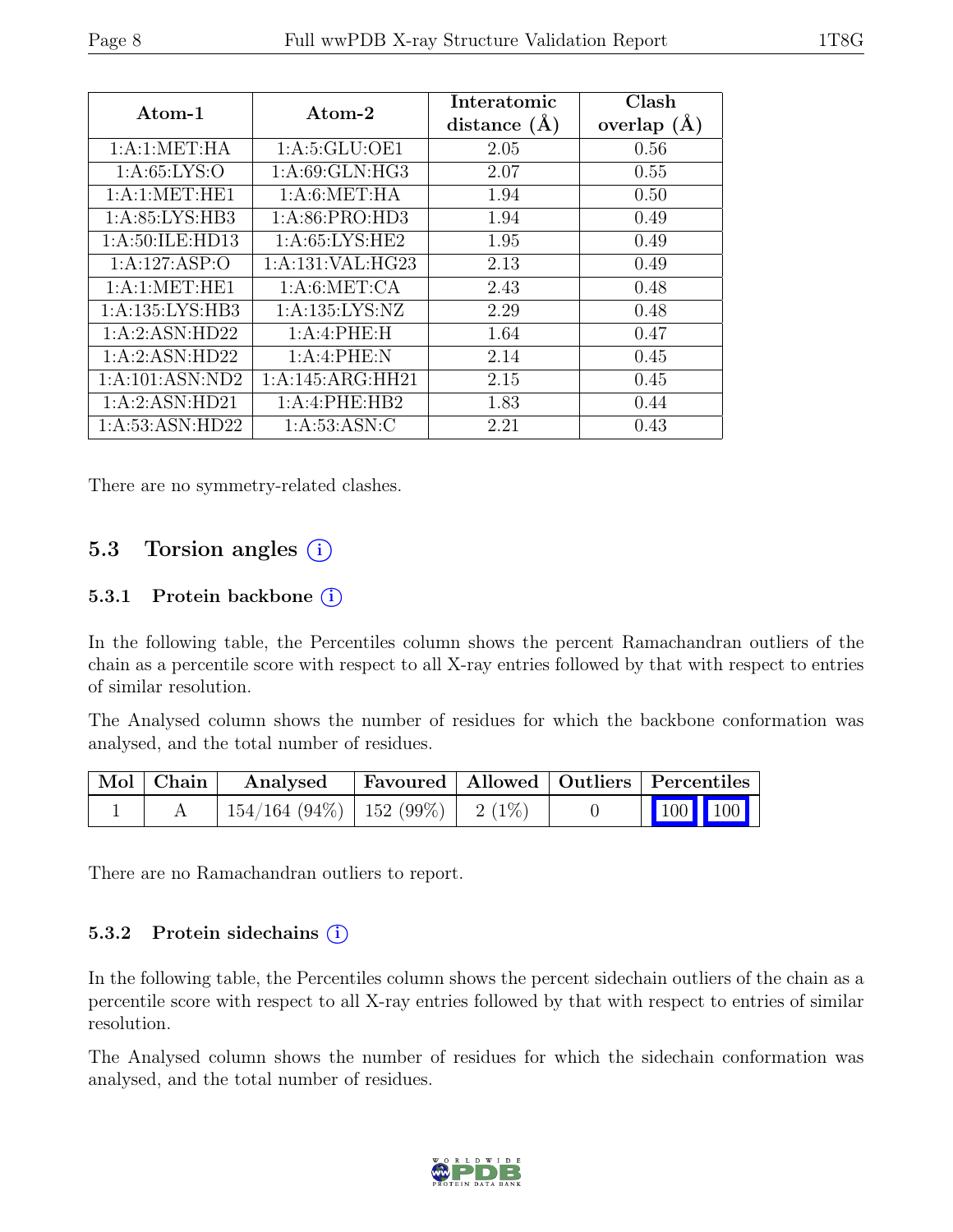| Mol   Chain | Analysed                     | Rotameric   Outliers   Percentiles |       |                                 |  |
|-------------|------------------------------|------------------------------------|-------|---------------------------------|--|
|             | $129/135(96\%)$   124 (96\%) |                                    | 5(4%) | $\vert 32 \vert \vert 17 \vert$ |  |

All (5) residues with a non-rotameric sidechain are listed below:

| Mol | Chain | Res | <b>Type</b> |
|-----|-------|-----|-------------|
|     |       |     | <b>MET</b>  |
|     |       | 2   | <b>ASN</b>  |
|     |       | 53  | <b>ASN</b>  |
|     |       | 65  | <b>LYS</b>  |
|     |       | 101 | ASN         |

Sometimes sidechains can be flipped to improve hydrogen bonding and reduce clashes. All (5) such sidechains are listed below:

| Mol | Chain | Res | <b>Type</b> |
|-----|-------|-----|-------------|
|     |       | 2   | <b>ASN</b>  |
|     |       | 53  | <b>ASN</b>  |
|     |       | 68  | <b>ASN</b>  |
|     |       | 101 | <b>ASN</b>  |
|     |       |     | ASN         |

#### 5.3.3 RNA  $(i)$

There are no RNA molecules in this entry.

### 5.4 Non-standard residues in protein, DNA, RNA chains (i)

There are no non-standard protein/DNA/RNA residues in this entry.

### 5.5 Carbohydrates  $(i)$

There are no monosaccharides in this entry.

### 5.6 Ligand geometry  $(i)$

Of 4 ligands modelled in this entry, 2 are monoatomic - leaving 2 for Mogul analysis.

In the following table, the Counts columns list the number of bonds (or angles) for which Mogul statistics could be retrieved, the number of bonds (or angles) that are observed in the model and the number of bonds (or angles) that are defined in the Chemical Component Dictionary. The Link column lists molecule types, if any, to which the group is linked. The Z score for a bond

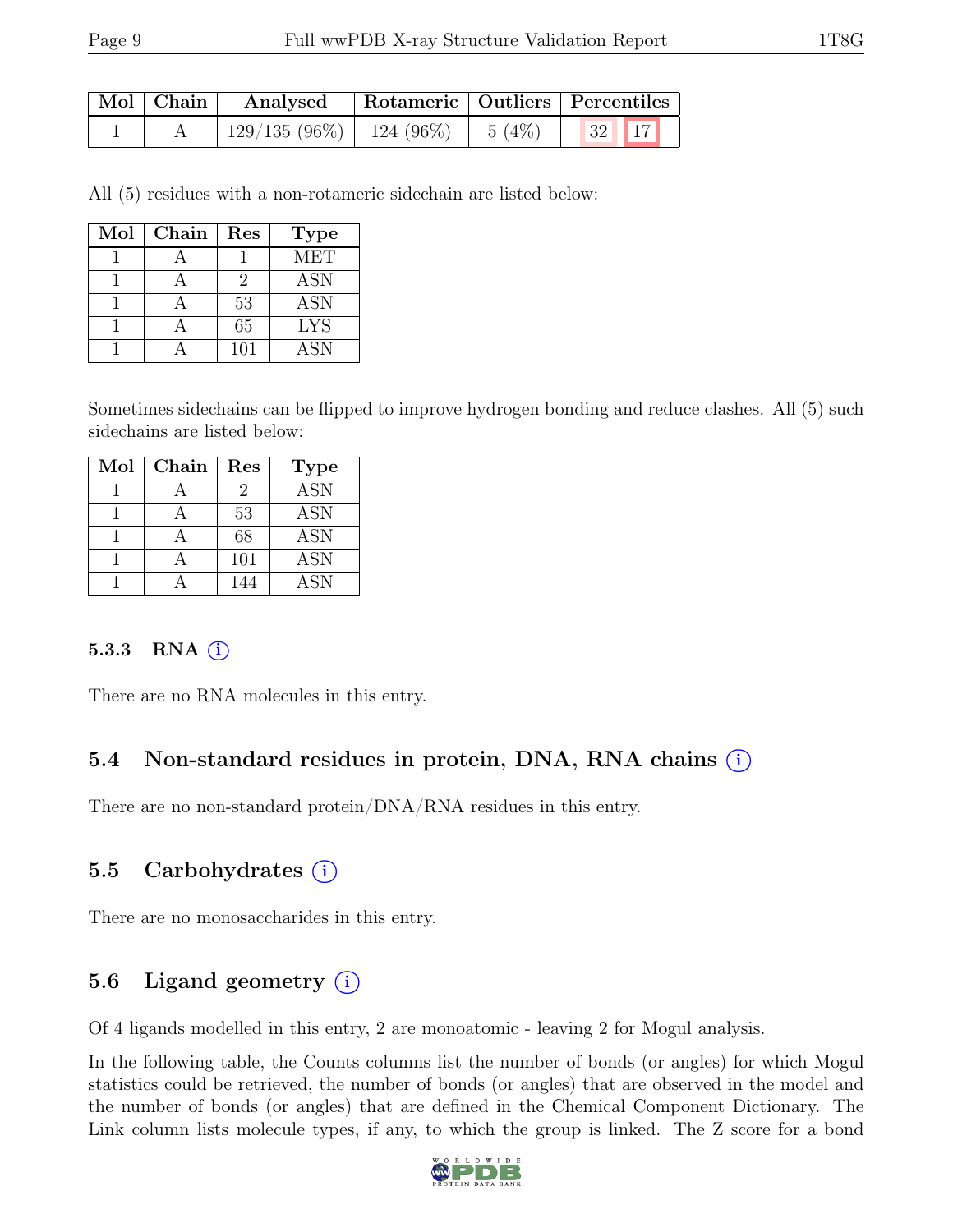length (or angle) is the number of standard deviations the observed value is removed from the expected value. A bond length (or angle) with  $|Z| > 2$  is considered an outlier worth inspection. RMSZ is the root-mean-square of all Z scores of the bond lengths (or angles).

| Mol |            |       |     | Link |        | Bond lengths |             |        | Bond angles |           |
|-----|------------|-------|-----|------|--------|--------------|-------------|--------|-------------|-----------|
|     | Type       | Chain | Res |      | Counts | <b>RMSZ</b>  | # $ Z  > 2$ | Counts | <b>RMSZ</b> | H Z       |
|     | PO4        |       | 300 | Ξ.   | 4.4.4  | 0.66         | (25%)       | 6,6,6  | 0.45        |           |
|     | <b>BME</b> |       | 200 |      | 3,3,3  | 2.00         | (33%)       | 1,2,2  | 2.67        | $(100\%)$ |

In the following table, the Chirals column lists the number of chiral outliers, the number of chiral centers analysed, the number of these observed in the model and the number defined in the Chemical Component Dictionary. Similar counts are reported in the Torsion and Rings columns. '-' means no outliers of that kind were identified.

|     |            |  | Mol   Type   Chain   Res   Link   Chirals   Torsions   Rings |  |
|-----|------------|--|--------------------------------------------------------------|--|
| BME | <b>200</b> |  | 1/1/1                                                        |  |

All (2) bond length outliers are listed below:

|  |     |                               |            | $\mid$ Mol $\mid$ Chain $\mid$ Res $\mid$ Type $\mid$ Atoms $\mid$ $\mid$ Z $\mid$ Observed(A) $\mid$ Ideal(A) $\mid$ |      |
|--|-----|-------------------------------|------------|-----------------------------------------------------------------------------------------------------------------------|------|
|  |     | $200$   BME   O1-C1   -3.38   |            |                                                                                                                       | 1.42 |
|  | 300 | $\mid$ PO4 $\mid$ P-O3 $\mid$ | $1 - 2.35$ | 1.47                                                                                                                  | 1.54 |

All (1) bond angle outliers are listed below:

|  |  |                             | $\mid$ Mol   Chain   Res   Type   Atoms   Z   Observed $(^\circ)$   Ideal $(^\circ)$ |        |
|--|--|-----------------------------|--------------------------------------------------------------------------------------|--------|
|  |  | 200   BME   O1-C1-C2   2.67 | 121.37                                                                               | 110.83 |

There are no chirality outliers.

All (1) torsion outliers are listed below:

| $\mid$ Mol $\mid$ Chain $\mid$ Res $\mid$ Type $\mid$ |  | Atoms             |
|-------------------------------------------------------|--|-------------------|
|                                                       |  | BME   O1-C1-C2-S2 |

There are no ring outliers.

No monomer is involved in short contacts.

#### 5.7 Other polymers  $(i)$

There are no such residues in this entry.

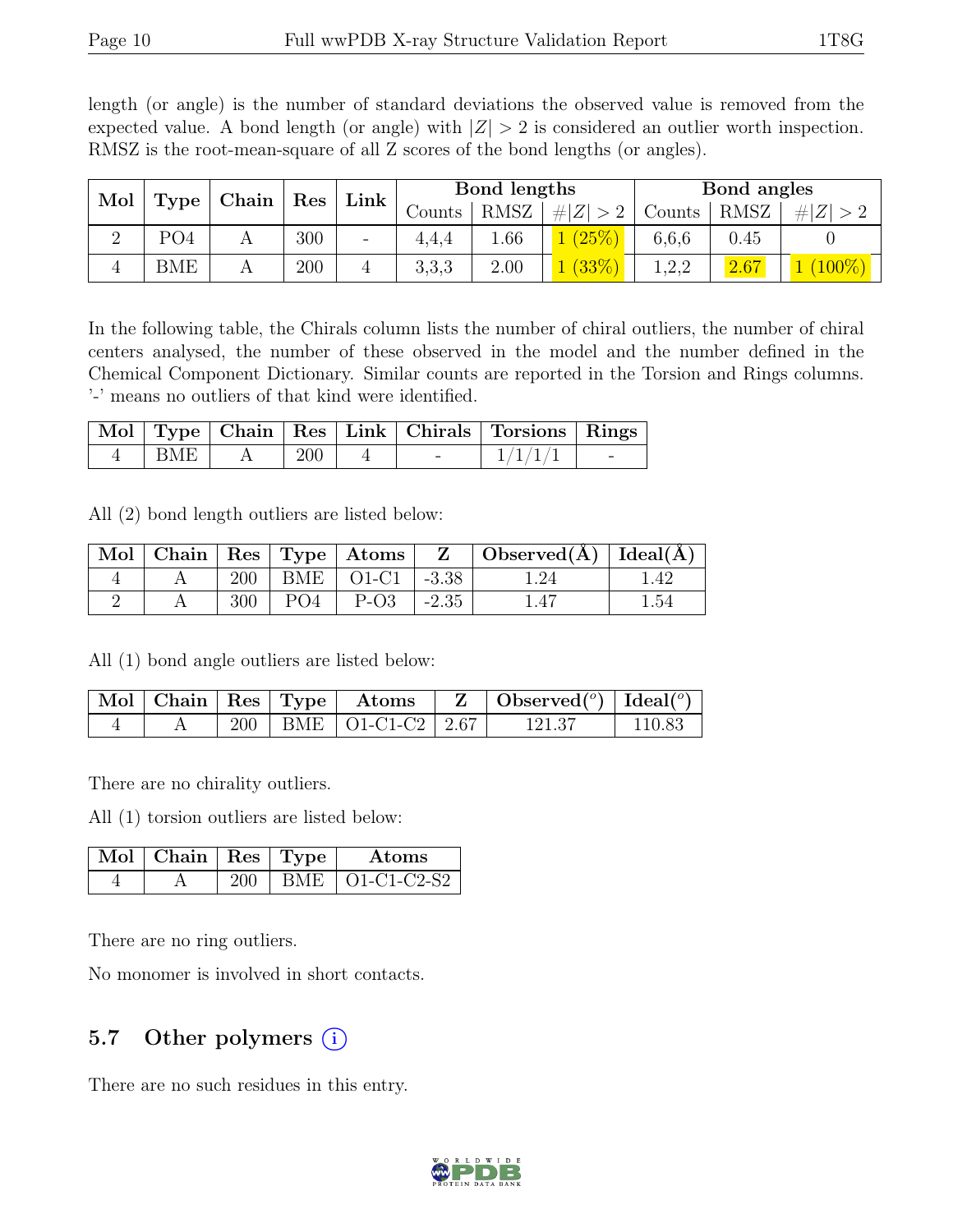### 5.8 Polymer linkage issues  $(i)$

There are no chain breaks in this entry.

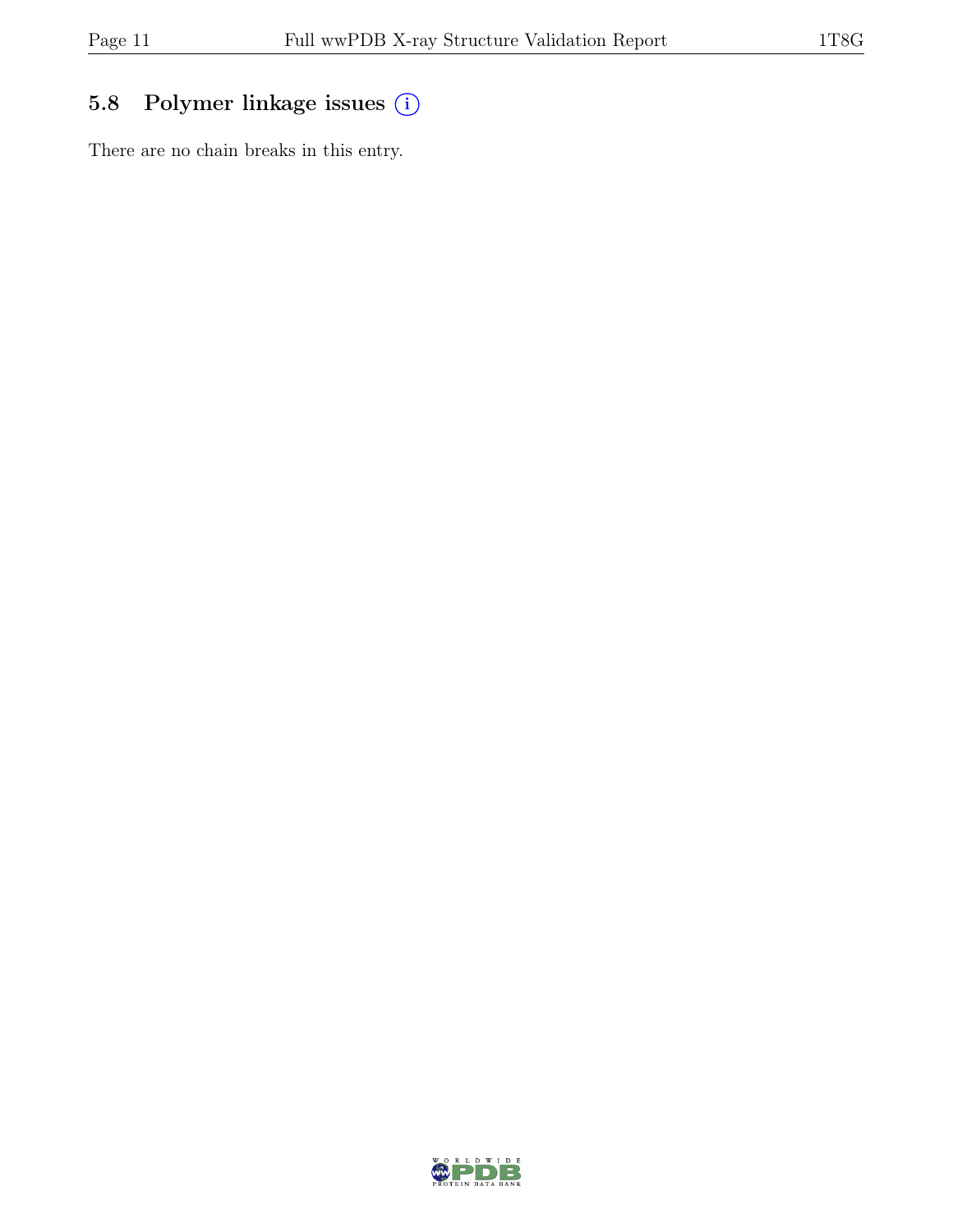# 6 Fit of model and data  $(i)$

### 6.1 Protein, DNA and RNA chains (i)

In the following table, the column labelled  $#RSRZ>2$  contains the number (and percentage) of RSRZ outliers, followed by percent RSRZ outliers for the chain as percentile scores relative to all X-ray entries and entries of similar resolution. The OWAB column contains the minimum, median,  $95<sup>th</sup>$  percentile and maximum values of the occupancy-weighted average B-factor per residue. The column labelled 'Q< 0.9' lists the number of (and percentage) of residues with an average occupancy less than 0.9.

| Mol   Chain | Analysed             | ${ <\bf RSRZ> }$ | $\#\text{RSRZ}\text{>2}$ |  | $\vert$ OWAB( $\rm \AA^2)$ $\vert$ Q<0.9 |                                          |  |
|-------------|----------------------|------------------|--------------------------|--|------------------------------------------|------------------------------------------|--|
|             | $\pm 158/164~(96\%)$ | $-0.33$          |                          |  |                                          | $\mid$ 4 (2%) 57 52 $\mid$ 9, 17, 31, 43 |  |

All (4) RSRZ outliers are listed below:

| Mol | Chain   Res |     | Type       | $\operatorname{RSRZ}$ |
|-----|-------------|-----|------------|-----------------------|
|     |             | 21  | THR.       | 4.5                   |
|     |             | 18  | TYR.       | 3.1                   |
|     |             | 162 | <b>LYS</b> | 2.4                   |
|     |             | 33  | A L.A      | 2.3                   |

### 6.2 Non-standard residues in protein, DNA, RNA chains  $(i)$

There are no non-standard protein/DNA/RNA residues in this entry.

### 6.3 Carbohydrates  $(i)$

There are no monosaccharides in this entry.

### 6.4 Ligands  $(i)$

In the following table, the Atoms column lists the number of modelled atoms in the group and the number defined in the chemical component dictionary. The B-factors column lists the minimum, median,  $95<sup>th</sup>$  percentile and maximum values of B factors of atoms in the group. The column labelled 'Q< 0.9' lists the number of atoms with occupancy less than 0.9.

| Mol | Type            | Chain | $\operatorname{Res}% \left( \mathcal{N}\right) \equiv\operatorname{Res}(\mathcal{N}_{0},\mathcal{N}_{0})$ | Atoms | <b>RSCC</b> |            | $RSR   B-factors(A^2)$ | $\mathrm{Q}{<}0.9$ |
|-----|-----------------|-------|-----------------------------------------------------------------------------------------------------------|-------|-------------|------------|------------------------|--------------------|
|     | BME.            |       | 200                                                                                                       | 4     | 0.73        | $\rm 0.21$ | 12,37,41,46            |                    |
|     | PO <sub>4</sub> |       | 300                                                                                                       | 5/5   | 0.94        | 0.13       | 13, 23, 25, 28         |                    |
|     |                 |       | 500                                                                                                       |       | 0.99        | $0.04\,$   | 13, 13, 13, 13         |                    |
|     |                 |       | 400                                                                                                       |       | $0.99\,$    | 0.13       |                        |                    |